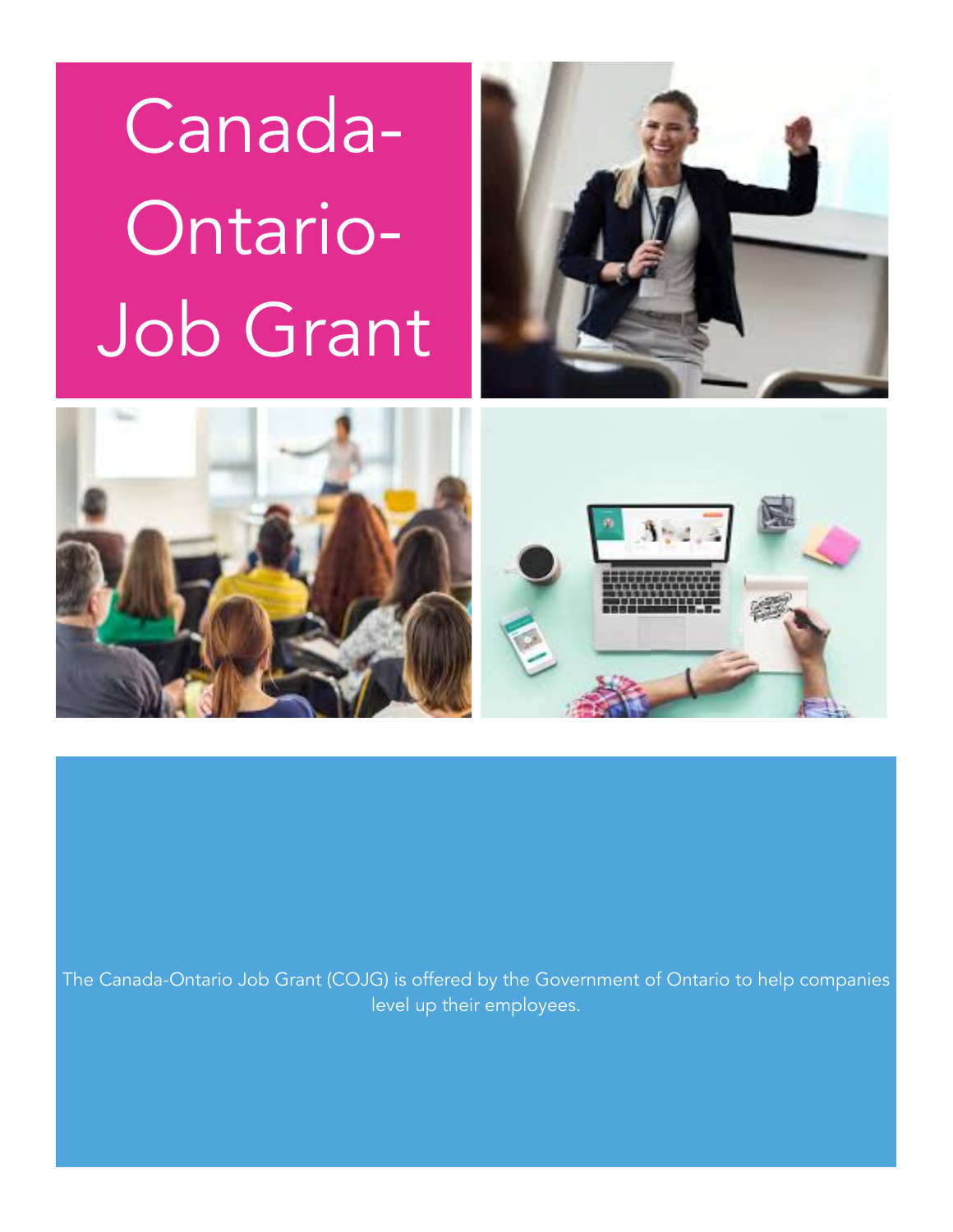# About The Program

The Ontario government-funded job grant is a program that was set up to deliver training grants to employers.

With this program, it has been made possible for various companies in the state to get a nonrefundable grant from the government of the state, which would make it possible for them to be able to purchase intermediary businesses and programs for business training. It also includes ondemand training for some special skills. These trainings are set up with the aim of improving the level of employability in the state and also to increase the value the employees in the state can offer. Recently hired personnel in these training sessions are also entitled to the maximization of their funding potentials.

#### **DEFINITION**

The Canada Ontario job grant is a job grant training session which was developed by the Ontario's Ministry of Training (MTCU), this Canada Ontario job grant is a program which offers non-repayable grants which would offer the employee with quality training programs which would enable them to provide very good services to their employers.

#### BENEFIT OF THE CANADA ONTARIO JOB GRANT

There are basically three levels of contribution rates and funding gotten from the Canada Ontario job grant. This is highly dependent on the number of employees that the company has, the possibility of new hires being included in the training factor and also how much of the funding that the training project would be eligible for. These are the classification of the number of employees in a company to the eligible training expenses at \$10,000 per trainee:

Large Employers (100+ Employees): the ministry offers up to 50% expenses of the eligible training to a maximum of \$10,000 per training.

Small Employers (with less than 100 employees): In this case, the ministry offers up to 83% of the required training expenses, which is also to a maximum of \$10,000 for each trainee.

Small Employers that Hire and Train Unemployed individuals: For this, the ministry delivers up to 100% of the training expenses that are eligible to the trainee at a maximum of \$15,000 for each training. Additionally, all the trainings are fully eligible to get increased funding and not for only recently hired employees.